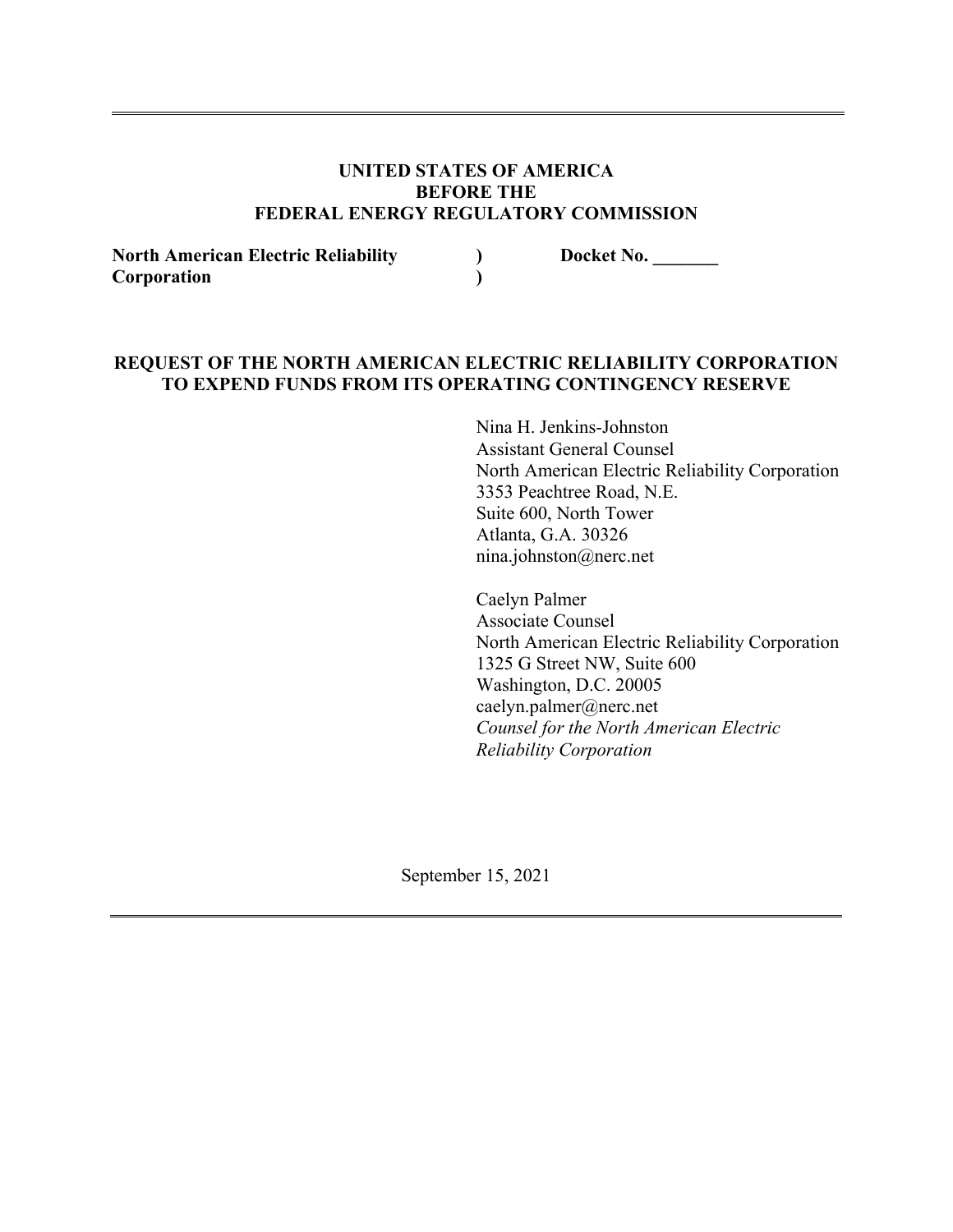## **UNITED STATES OF AMERICA BEFORE THE FEDERAL ENERGY REGULATORY COMMISSION**

#### **North American Electric Reliability Corporation**

**Docket No. \_\_\_\_\_\_\_**

#### **REQUEST OF THE NORTH AMERICAN ELECTRIC RELIABILITY CORPORATION TO EXPEND FUNDS FROM ITS OPERATING CONTINGENCY RESERVE**

**) )**

In accordance with the provisions of its Commission-approved Working Capital and Operating Reserve Policy ("WCOR Policy") and Paragraph 7(b)(ii) of the Settlement Order and Agreement in Docket No.  $FA11-21-000$  $FA11-21-000$  $FA11-21-000$ ,<sup>1</sup> the North American Electric Reliability Corporation ("NERC") submits this request for Federal Energy Regulatory Commission ("Commission") approval to expend up to \$[2](#page-1-1).0 million from NERC's Operating Contingency Reserve<sup>2</sup> ("OCR") to fund exercise of an early termination option in NERC's Atlanta office lease, which NERC has determined to be cost-effective and beneficial to its operations, subject to successful execution of a new Atlanta office lease agreement.<sup>[3](#page-1-2)</sup>

#### **I. INTRODUCTION**

————————————

As shown in this filing, the plan to move the location of the NERC headquarters within Atlanta provides significant cost savings. NERC's current lease includes an early termination option that can be exercised by the end of October 2021. NERC reviewed other office opportunities and determined that significant long-term cost savings can be achieved by terminating the current

<span id="page-1-0"></span><sup>1</sup> *N. Am. Elec*. *Reliability Corp.*, 142 FERC ¶ 61,042 (2013).

<span id="page-1-1"></span><sup>2</sup> Since the proposed expenditure from OCR exceeds \$500,000, NERC is required to seek Commission approval in accordance with Paragraph 7(b)(ii) of the Commission-approved settlement agreement in Docket No. FA11-21-000 [hereinafter Paragraph 7(b)(ii)]. Paragraph 7(b)(ii) provides that the proposed expenditure is approved if the Commission does not act on it or issue a tolling order within 30 days following this filing.

<span id="page-1-2"></span>Due to ongoing lease negotiations, NERC is not identifying in this filing the name, owner, or specific address of the New Office Space.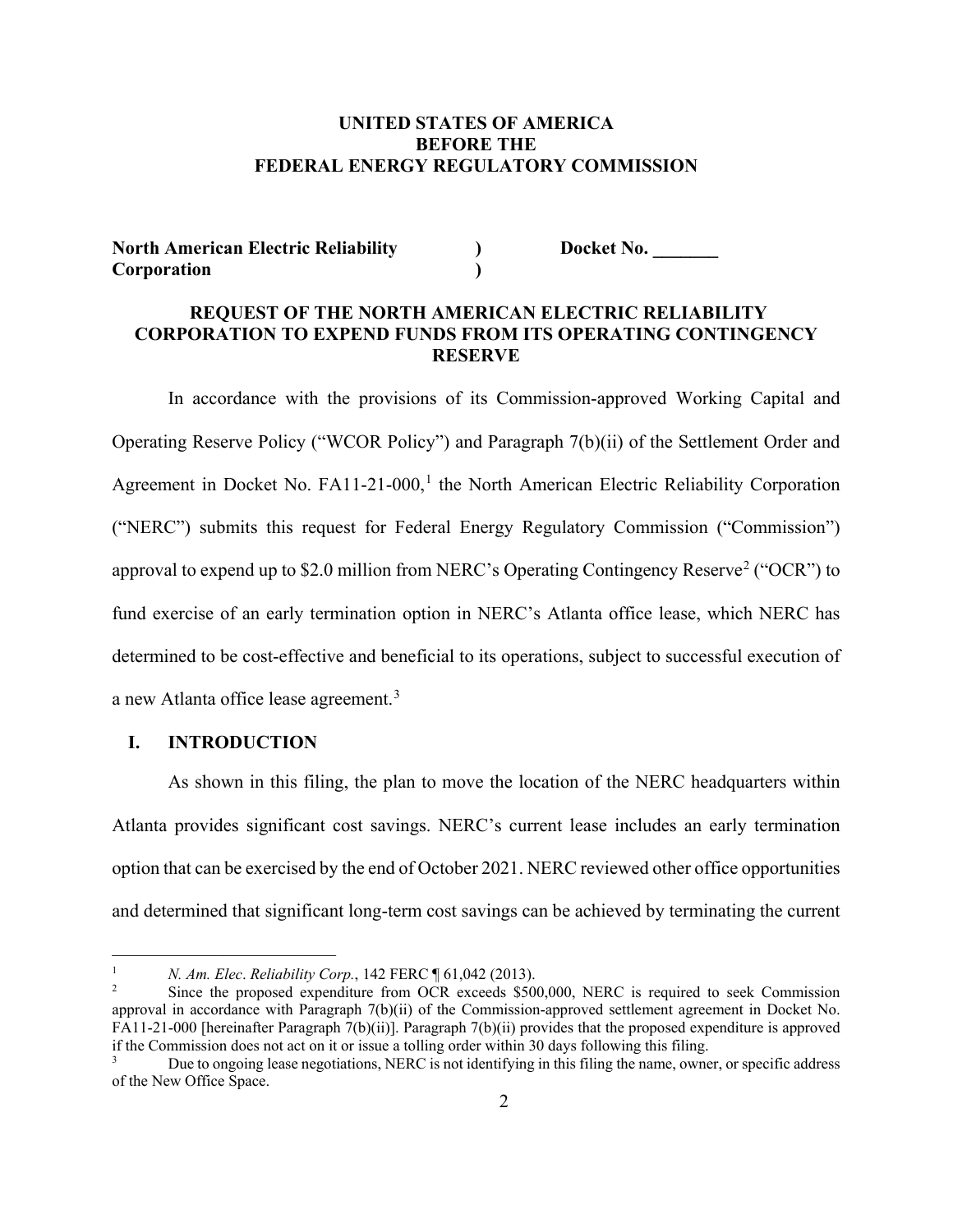lease and relocating elsewhere. NERC is leveraging a changing real estate market to capture these cost savings, which will be reflected in future business plans and budgets. These savings will result in a reasonable payback of the cost of exercising the option to exit our current lease, as the payback period is less than the remaining time on the existing lease itself. In addition to the cost savings, the move strategically aligns with NERC's Connected Workforce model, which contemplates balancing work-from-home flexibility (a long-term result of the pandemic experience, thereby requiring less physical office space) with the opportunity and need to collaborate in an office space.

In this filing, NERC: (1) describes the financial and strategic considerations supporting the termination of the current lease and relocation as well as the cost savings to be realized; (2) outlines the funding strategies to pay for the option to terminate the current lease; and  $(3)$  seeks Commission approval to expend up to \$2.0 million from the OCR to pay for the cost of exercising the early termination option. [4](#page-2-0)

In addition, NERC requests that the Commission either (1) issue an order by October 15, 2021, approving the requests herein; or (2) allow 30 days from the date of this filing to pass without acting on the filing or issuing a tolling order, as thereby resulting in the requests being deemed approved as provided in Paragraph  $7(b)(ii)$ . Either action will allow NERC to execute the new lease on or around October 15, and to proceed to exercise the early termination option in the current lease prior to its expiration date of October 31, 2021.

## **II. REQUEST FOR EXPEDITED COMMISSION ACTION AND SHORTENED COMMENT PERIOD**

NERC respectfully requests that the Commission consider this filing on an expedited basis

————————————

<span id="page-2-0"></span>The exact amount of the termination fee will be determined closer to the payment date and is likely to be just below \$2 million. Payment of the fee is subject to the successful conclusion of ongoing negotiations and execution of a new lease agreement.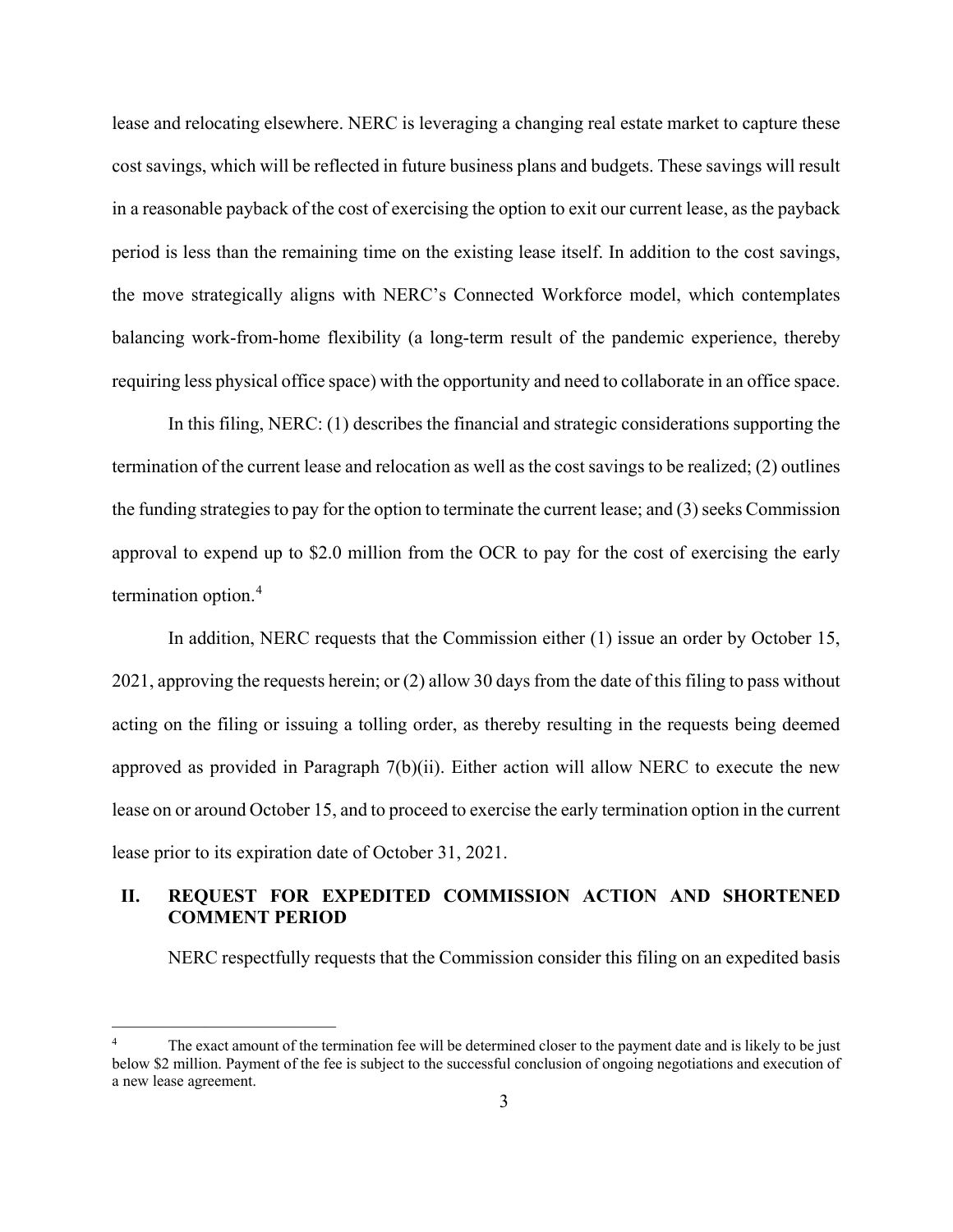to allow the issuance of an order in this proceeding by October 15, 2021. NERC also requests a shortened comment period of no more than 14 days. The requested timeline is necessary to allow NERC to enter into a new lease on or around October 15, 2021, and to provide the required advance notice of its option to terminate the existing lease by October 31, 2021 and thus realize the benefits described herein.

A shortened comment period is also warranted due to the fact that the transactions described herein will have no impact on overall assessments for 2021 or 2022 and will result in a significant reduction in office lease expenses in 2023 and beyond and have an overall positive impact on NERC's future budgets.

#### **III. REQUEST FOR PRIVILEGED TREATMENT OF ATTACHMENT 1**

Pursuant to 18 C.F.R. §388.112, NERC respectfully requests privileged treatment for Attachment 1 of this filing. Attachment 1 contains confidential business information, specifically, a financial analysis of the benefits associated with the proposed move to the New Office Space which is the subject of ongoing negotiations. For this reason, NERC seeks privileged treatment for Attachment 1 to withhold this information from public disclosure.

## **IV. NOTICES AND COMMUNICATIONS**

Notices and communications with respect to this filing may be addressed to the following:<sup>[5](#page-3-0)</sup>

Nina H. Jenkins-Johnston\* Assistant General Counsel North American Electric Reliability Corporation 3353 Peachtree Road, N.E. Suite 600, North Tower Atlanta, GA 30326 nina.johnston@nerc.net

Caelyn Palmer\* Associate Counsel North American Electric Reliability Corporation 1325 G Street NW, Suite 600 Washington, D.C. 20005 caelyn.palmer@nerc.net

————————————

<span id="page-3-0"></span><sup>&</sup>lt;sup>5</sup> Persons to be included in Commission's official service list are indicated with an asterisk.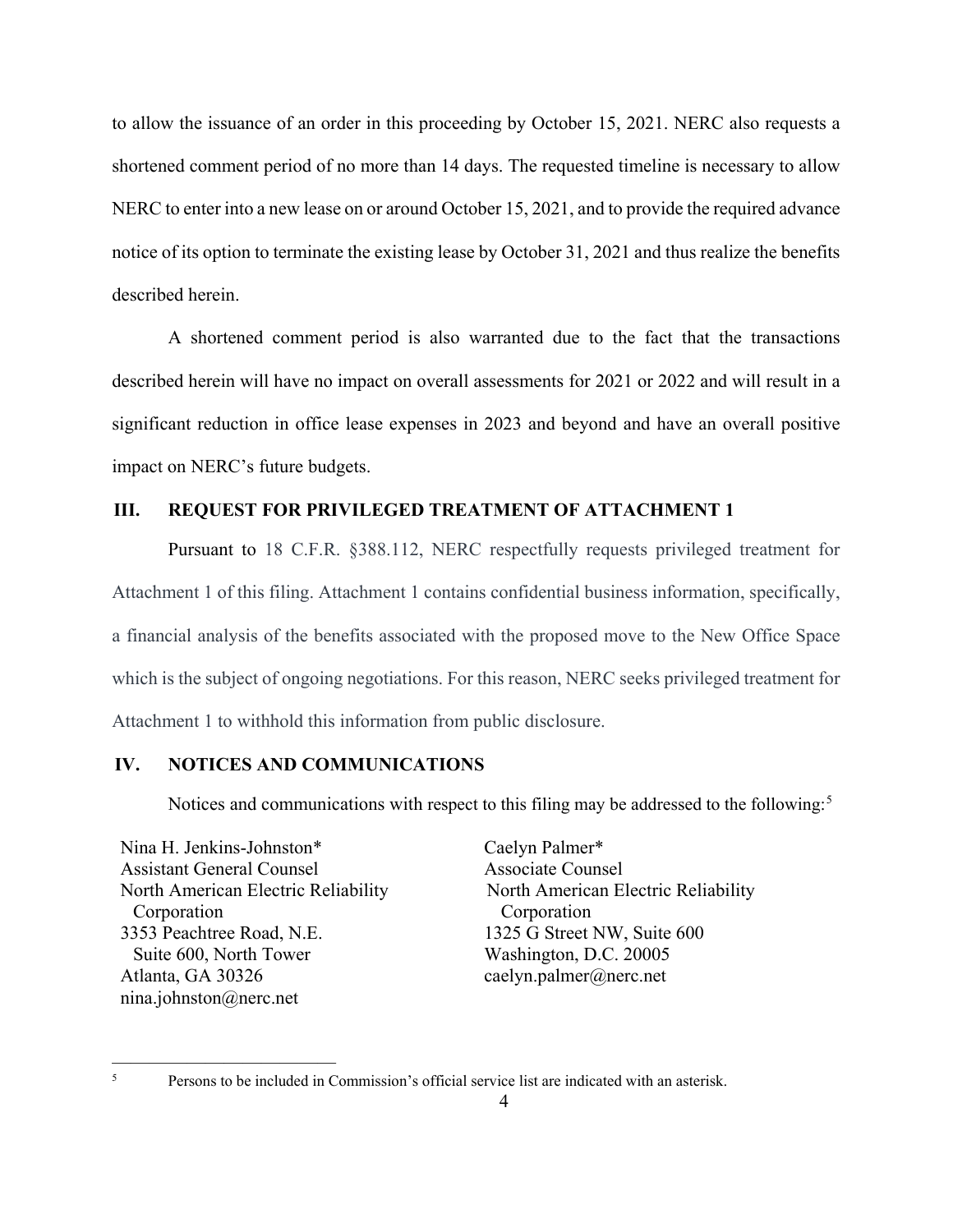## **V. FINANCIAL AND STRATEGIC BENEFITS OF PROPOSED ATLANTA OFFICE MOVE**

The early termination of the current lease and proposed relocation is expected to provide significant long-term cost savings over current lease costs. [6](#page-4-0) Recognizing that it would have a onetime option to terminate its current lease that could be exercised by October 31, 2021, NERC began to explore potential relocation options in the current Atlanta commercial real estate market to determine if early termination and relocation to another property would be cost-effective. Of several options analyzed with the assistance of an experienced commercial real estate broker, early termination of its current lease and a move to the New Office Space under terms offered by that landlord was the most cost-effective option discovered.<sup>[7](#page-4-1)</sup> Attachment 1 to this filing provides an analysis of the cost savings anticipated from these transactions. Essentially, NERC expects to save over \$900k per year on budgeted rent and facility expense for the Atlanta office under the anticipated new lease. The three-year net present value savings, including out of pocket costs related to the relocation, is also projected to exceed \$900k. As indicated above, the relocation makes financial sense even when we consider the termination costs and other out of pocket costs such as tenant improvement costs and furnishings, net of landlord incentives. As shown in Attachment 1, the total amount of out of pocket costs to be funded by NERC is approximately \$2.7 million (including the early termination option payment not to exceed \$2.0 million), which is paid back sooner than the natural expiration of the current lease.<sup>[8](#page-4-2)</sup>

————————————

<span id="page-4-0"></span><sup>&</sup>lt;sup>6</sup> This analysis assumes the successful completion of a lease consistent with the terms currently being negotiated.

<span id="page-4-1"></span>NERC and its agent attempted negotiations with the current landlord to downsize its existing space; however, the proposal received offered less cost savings and benefits than the proposal from the New Office Space, which also provided the strategic and qualitative benefits outlined in this filing.

<span id="page-4-2"></span>The only out of pocket expenses being funded in 2021 out of the OCR request in this filing are the termination costs. Any 2022 expenses relating to the relocation will be addressed separately.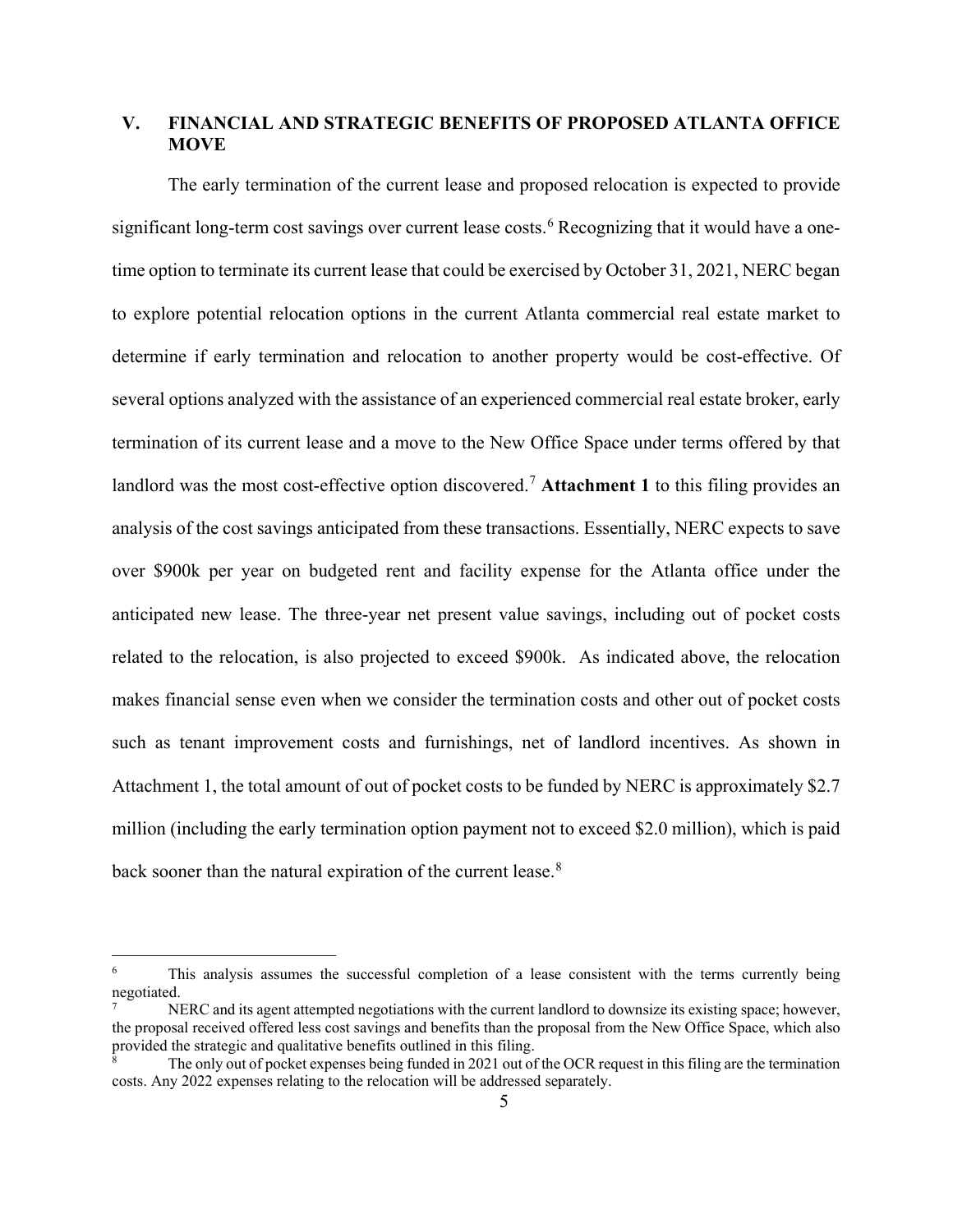The benefits of the referenced transactions go beyond cost savings. Throughout the pandemic, NERC's workforce demonstrated its ability to successfully execute NERC's responsibilities in remote, "work from home" settings. Going forward, NERC, like many employers, is striving to balance work-from-home flexibility with keeping its workforce and stakeholders connected through in-office collaborations and meetings as needed. With greater work-from-home flexibility, NERC recognizes that it can decrease the square footage of its leased office space from that needed in the pre-pandemic environment. The New Office Space location allows NERC to decrease its office footprint by approximately 40%. The New Office Space additionally offers several building amenities to its tenants, of which free employee parking is the most significant positive impact to the NERC budget.

The New Office Space also provides excellent transportation and accommodation options for the workforce and stakeholders, with access to two major expressways and a MARTA station nearby. An adjacent hotel and conference center has a full-service restaurant, over 20 rentable meeting rooms, and a 10,000 square foot ballroom, providing flexibility to support stakeholder meetings. Additional hotels and restaurants are nearby. Further, the New Office Space offers enhanced security at the reception area and roaming security officers inside and outside the building. Badges are required to access the elevators and walk-out services are also available for anyone leaving the office after dark.

# **VI. REQUEST FOR APPROVAL TO EXPEND FUNDS FROM OPERATING CONTINGENCY RESERVE TO EXERCISE OPTION FOR EARLY TERMINATION OF EXISTING ATLANTA LEASE**

NERC proposes to fund the early termination fee out of its OCR. In accordance with Paragraph 7(b)(ii) of the Settlement Agreement in Docket No. FA11-21-000, NERC seeks Commission approval (whether by issuance of an order or by non-action in 30 days) to expend up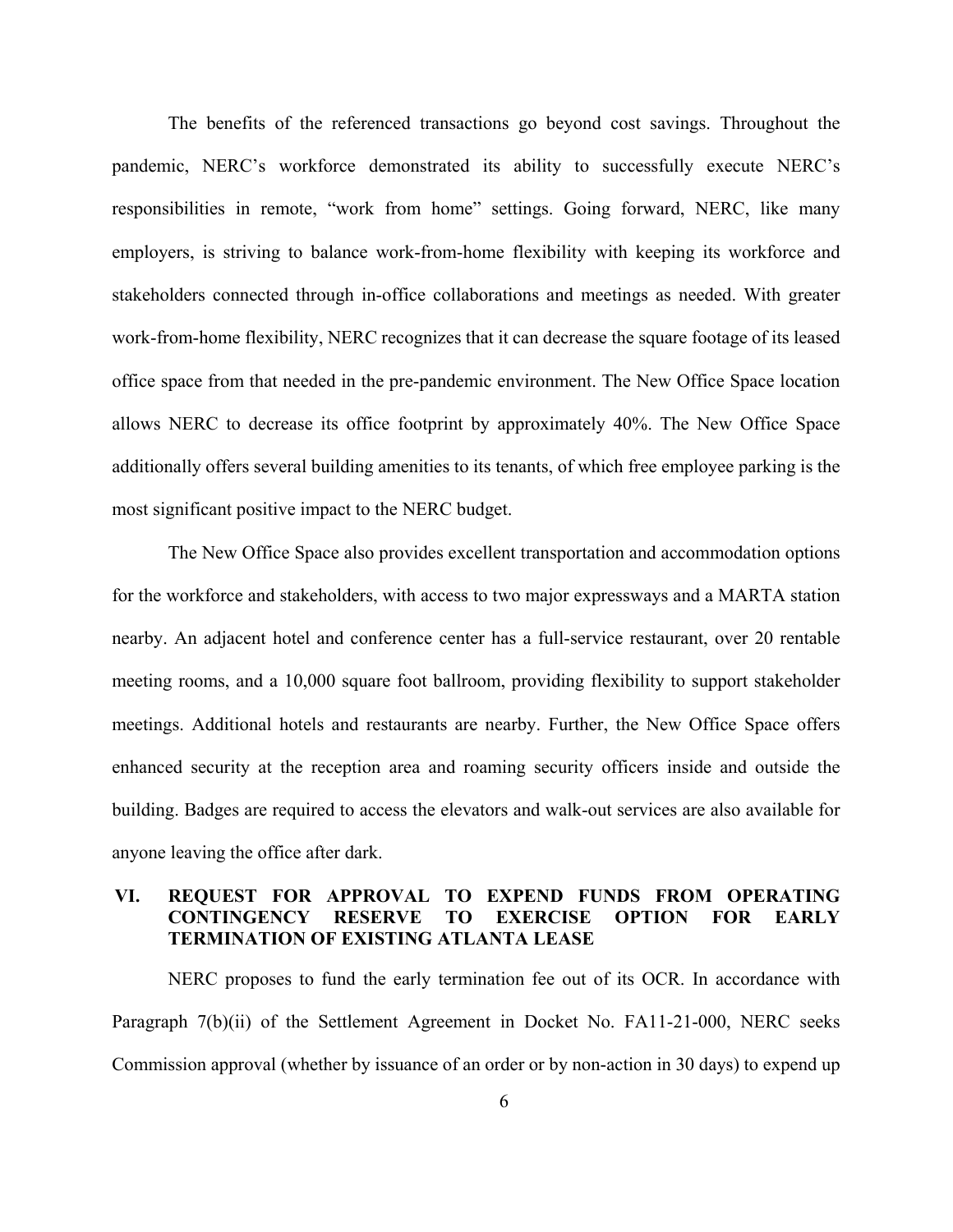to \$2.0 million from its OCR to fund the cost of exercising the early termination option in its current lease. Paragraph 7(b)(ii) specifies:

NERC will file for Commission review and approval Board-of-Trustees-approved proposals to expend \$500,000 or more from operating reserves designated for "unforeseen contingencies" (as that term is defined in NERC's Working Capital and Operating Reserve Policy (Reserve Policy)). Each such filing will include supporting materials in sufficient detail to justify the proposed expenditure. The filing will be deemed approved if the Commission does not act on it or issue a tolling order extending the time for Commission action within thirty days of the filing date.

Under NERC's WCOR Policy, reserves may be made available for "contingencies that were not anticipated, assumed to be likely or the timing of which was uncertain, at the time of preparation and approval of the company's business plan and budget." The unanticipated contingency necessitating the proposed expenditure from NERC's OCR in 2021 is the proposed early termination of its current lease and the move of the Atlanta headquarters to the New Office Space. A local office move was not contemplated, and certainly had not been decided upon, at the time NERC prepared its 2021 business plan and budget, particularly in light of uncertainty surrounding pandemic conditions and local reopening guidance. NERC did not fully consider moving offices in Atlanta until August 2021, when NERC received sufficient financial, logistical, and functional information to allow it to make an informed and financially sound decision to pursue the New Office Space. NERC further notes that exercising the option to terminate the current lease will have no impact on overall 2021 or 2022 assessments.

NERC's Commission-approved WCOR Policy requires that for expenditures from the OCR in excess of \$1,000,000, approval of the NERC Board is required, after notice to and recommendation by the Finance and Audit Committee ("FAC"). On September 9, 2021, the NERC FAC, after reviewing the financial and strategic benefits of the proposed move, recommended by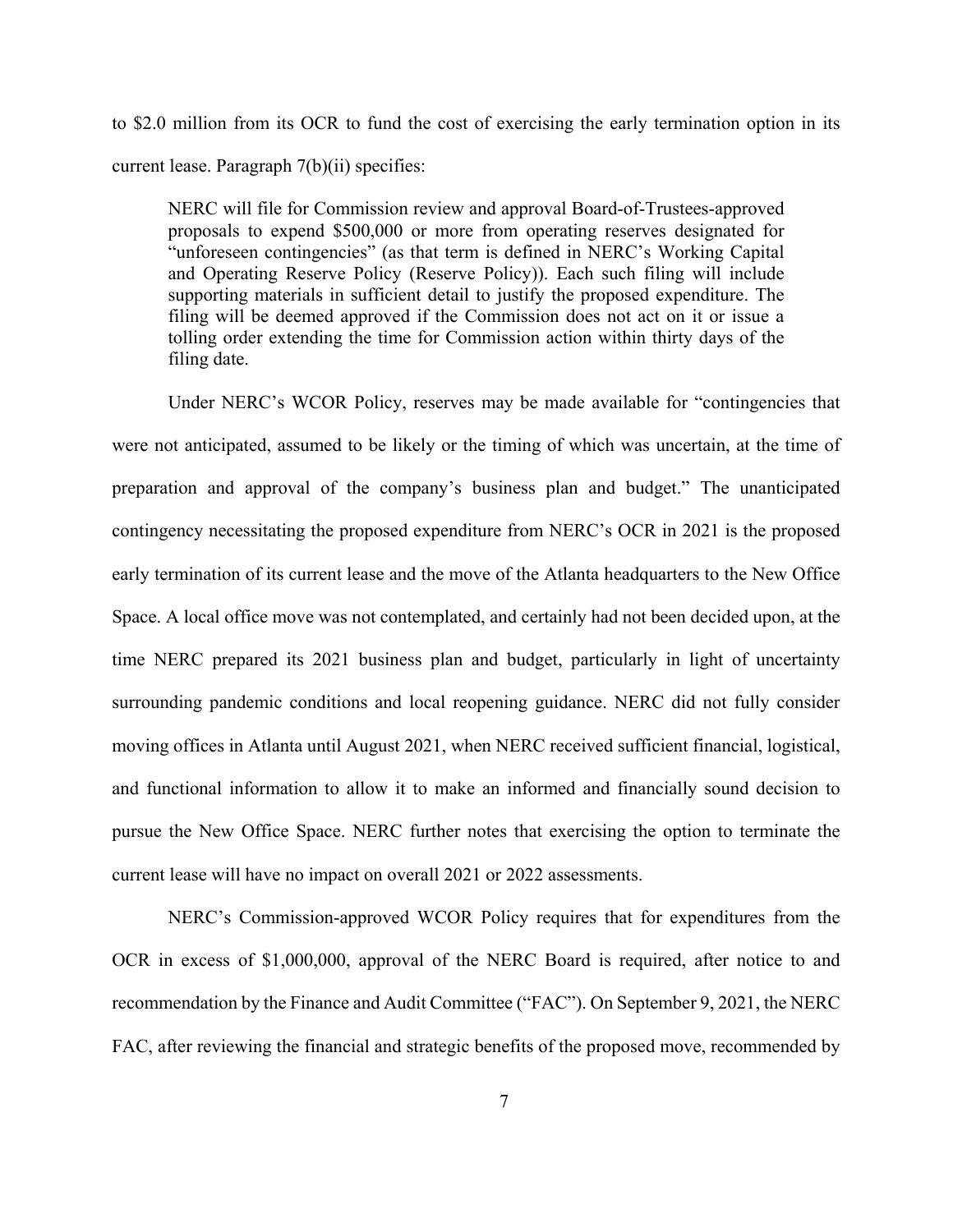written consent, that the Board approve the proposal to expend up to \$2.0 million from NERC's WCOR to pay for the cost to exercise the option to terminate the lease. The NERC Board of Trustees approved the proposed expenditure by written consent on September 15, 2021. The aforementioned approval actions comply with NERC's WCOR Reserve Policy.

For the reasons set forth in this filing, NERC submits that the exercise of the early termination option for the lease and the move to the New Office Space is a prudent and costeffective decision, and therefore approval of the proposed use of funds from the OCR (without which NERC will not have sufficient resources for the early termination payment) should be approved by the Commission.

Moreover, the requested use of funds from the OCR will not adversely impact NERC's OCR position and its ability to meet other unanticipated contingencies that could require the use of funds in the OCR. After withdrawal of the proposed \$2.0 million in 2021 to fund the early termination fee, the projected OCR amount at year-end 2021 is estimated at 5.9% of the budget baseline, which is within the target range of 3.5% to 7.0% under the Reserve Policy. Based on the foregoing analysis, NERC management has determined that \$2.0 million can be expended from the OCR in 2021, as proposed herein, without adversely impacting NERC's OCR position and its ability to meet other unanticipated contingencies that could require the use of funds in the OCR.

#### **VII. CONCLUSION**

For the reasons set forth above, NERC respectfully requests Commission approval to (1) expend up to \$2.0 million from the OCR in 2021 to fund the cost of the early termination option to exit the current lease; and (2) issuance of an order by October 15, 2021 approving these requests, or alternatively, allowing 30 days to pass from the date of this filing without acting on it or issuing